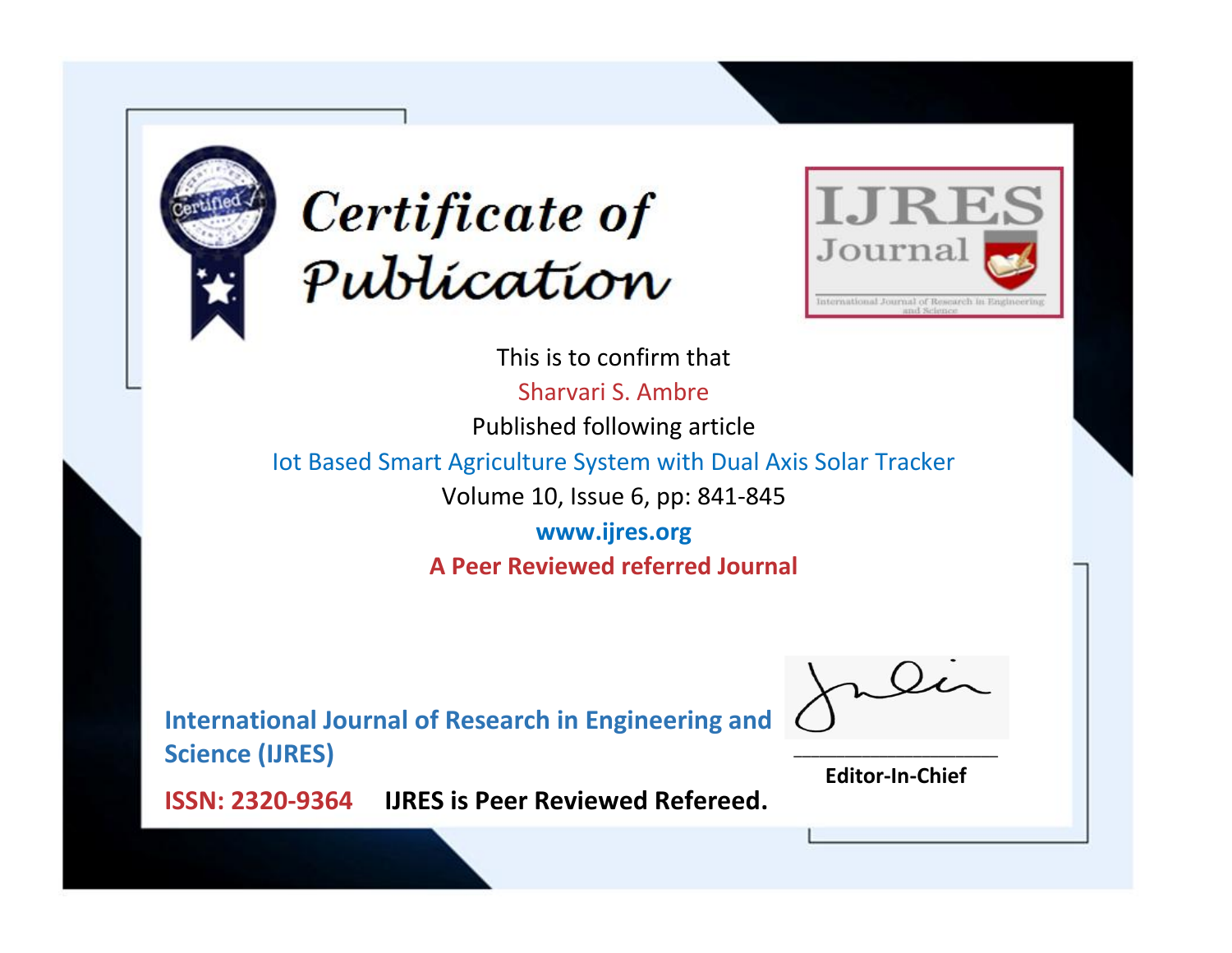



This is to confirm that Janhavi S. Kadam Published following article

Iot Based Smart Agriculture System with Dual Axis Solar Tracker

Volume 10, Issue 6, pp: 841-845

**www.ijres.org A Peer Reviewed referred Journal**

**International Journal of Research in Engineering and Science (IJRES)**

\_\_\_\_\_\_\_\_\_\_\_\_\_\_\_\_\_\_\_\_\_\_\_\_ **Editor-In-Chief**

**Journal.**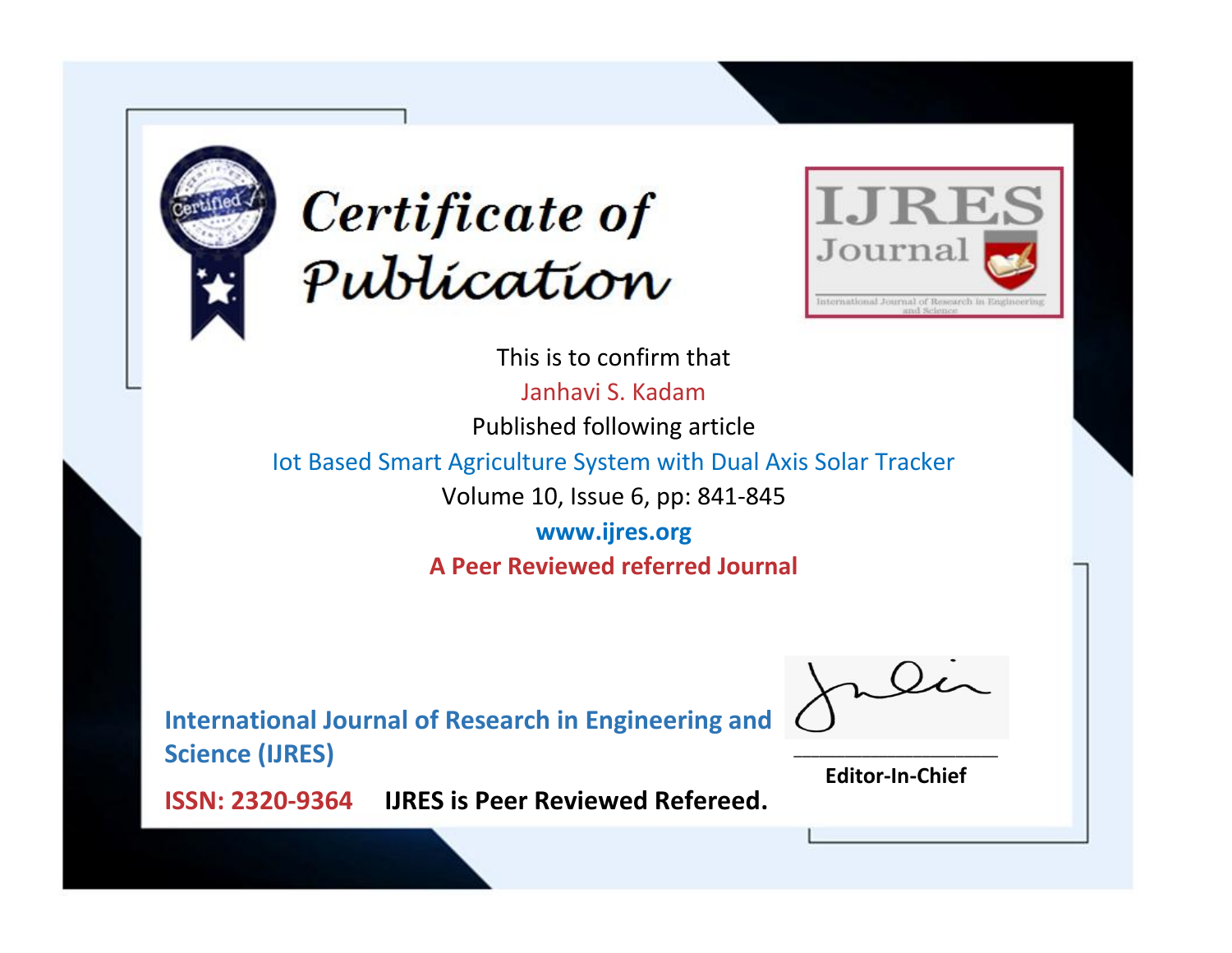



This is to confirm that Prof. Rekha Dhawan Published following article Iot Based Smart Agriculture System with Dual Axis Solar Tracker Volume 10, Issue 6, pp: 841-845 **www.ijres.org A Peer Reviewed referred Journal**

**International Journal of Research in Engineering and Science (IJRES)**

\_\_\_\_\_\_\_\_\_\_\_\_\_\_\_\_\_\_\_\_\_\_\_\_ **Editor-In-Chief**

**Journal.**